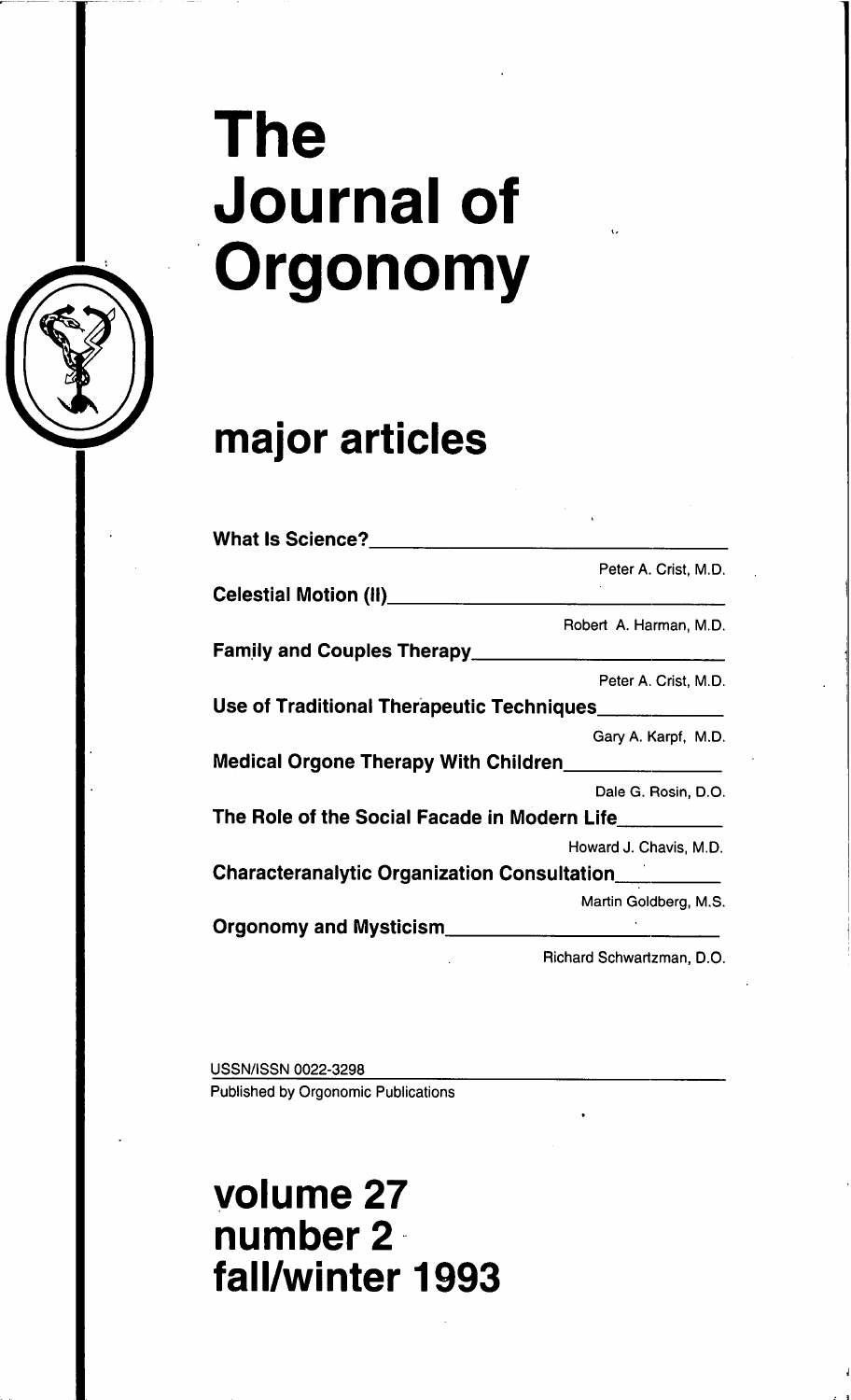### **What is Science? An Introduction and Overview**

#### *PeterA. Crist, M.D.*

What is Science?I was in third grade when I first became aware of science books. These were books about things that had always captured my interest: being outdoors, wandering in the woods, looking for bird nests and animal tracks, watching birds, insects, and squirrels, even making a milk-bottle barometer. As I grew up, reading about volcanoes, dinosaurs, fossils, weather, and everything in nature continued to be a passionate interest. But in my first college biology course, I was introduced to the Krebs cyde--just numbers and equations. I felt utter despair. Is this biology? Is this the science of life? Is this what science is? It certainly wasn't what I thought it was. It didn't have excitement, *life.* Just observing things in nature was far more exciting than any freshman science textbook.

Fortunately, only a few months later, I heard about Reich's work and the science of orgonomy. I was thrilled to find someone who not only observed with excitement and liveliness but who also had an objective, factual, scientific approach. I trust that most of you have had a similar experience of excitement while reading the orgonomic literature and seeing an approach that is both objective *and* addresses issues central to life.

Still the question remains: What is science? We can begin to answer this question by looking at the origins of the word. Its Latin root, *scire,* meant "to know." This, in turn, derived from the Indo-European root skei, meaning "to cut or split" with derivatives such as "schism" and "scythe"  $(1:1616)$ . The type of knowledge implied in the roots of the word "science" is one in which we separate one thing from another, a discerning of things. We will return to this later.

Science historian Roy Porter, states:

If science is the knowledge of, and power to control Nature, then all societies have possessed science ... Yet there is something unique about Western science (2:8).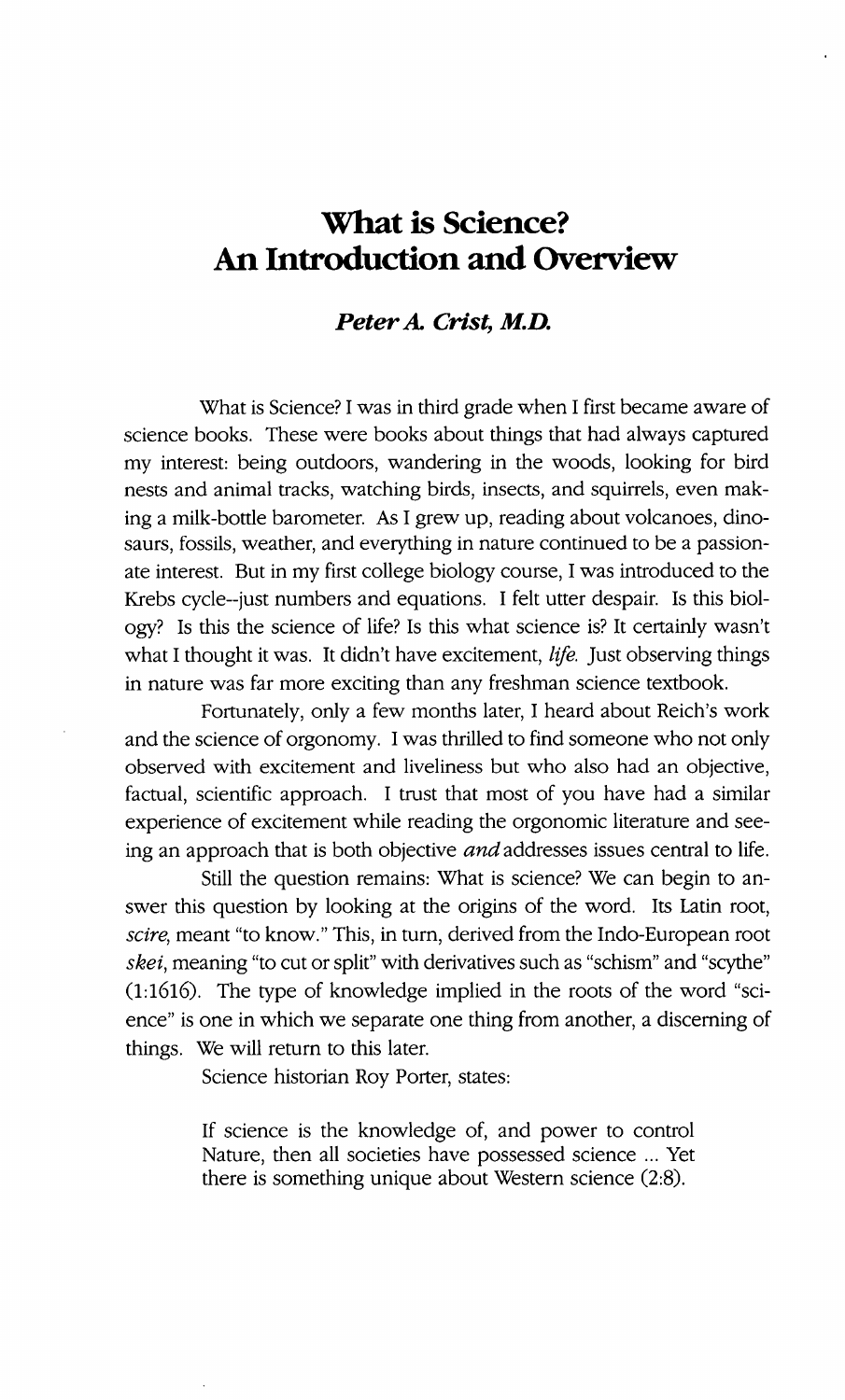He asserts that the mastery of the globe for good or ill by European Western civilization over the past five centuries has come through the "unique strength of Western science:"

> ... that body of facts, theories and practices first systematized by the Greeks, revitalised by the Renaissance, revolutionised by the so-called 'New Science' of the sixteenth and seventeenth centuries, and advancing at an astonishing rate ever since (2:8).

Consequently, in order to truly understand what we mean today by "science", it is important to comprehend how man approached science through the ages, beginning with the Greeks.

Ancient Greece saw a proliferation of disparate philosophies which included two basic views that eventually became integrated. First, while the Greek philosophers did not understand atoms or elements as we do, some thought that the universe and nature was made up of, or could be divided into a small number of basic materials or qualities. At the same time, others viewed the universe as naturally organised and rational. The Greeks had two words for how things are organised: "taxos" referred to those things organised by man (such as an army) and "cosmos" meant those things organised by nature. This awareness that the cosmos can be studied and understood in a rational, systematic way can be attributed to the Greeks and according to Porter, is among the qualities that have determined the unique success of Western science:

> The keynotes are *unity* and *comprehensiveness* ... Science as we know it, is now, and long has been a bundle of different disciplines— physics, chemistry, botany, zoology and so forth ... But above all, our science has been extraordinarily unified and integrated. We owe the inspiration for this to the Greeks. When they put their minds to the mass of bitty facts and speculations they inherited from their predecessors, Greek thinkers saw it as one of their prime tasks to reduce all to order. The Ionian philosophers and then, above all, Plato and Aristotle be· lieved that human reason could show that Nature was sublimely orderly; it obeyed its own laws, rather than being subject to the caprice of the gods: it was made up of a small number of basic materials .,. ultimately linking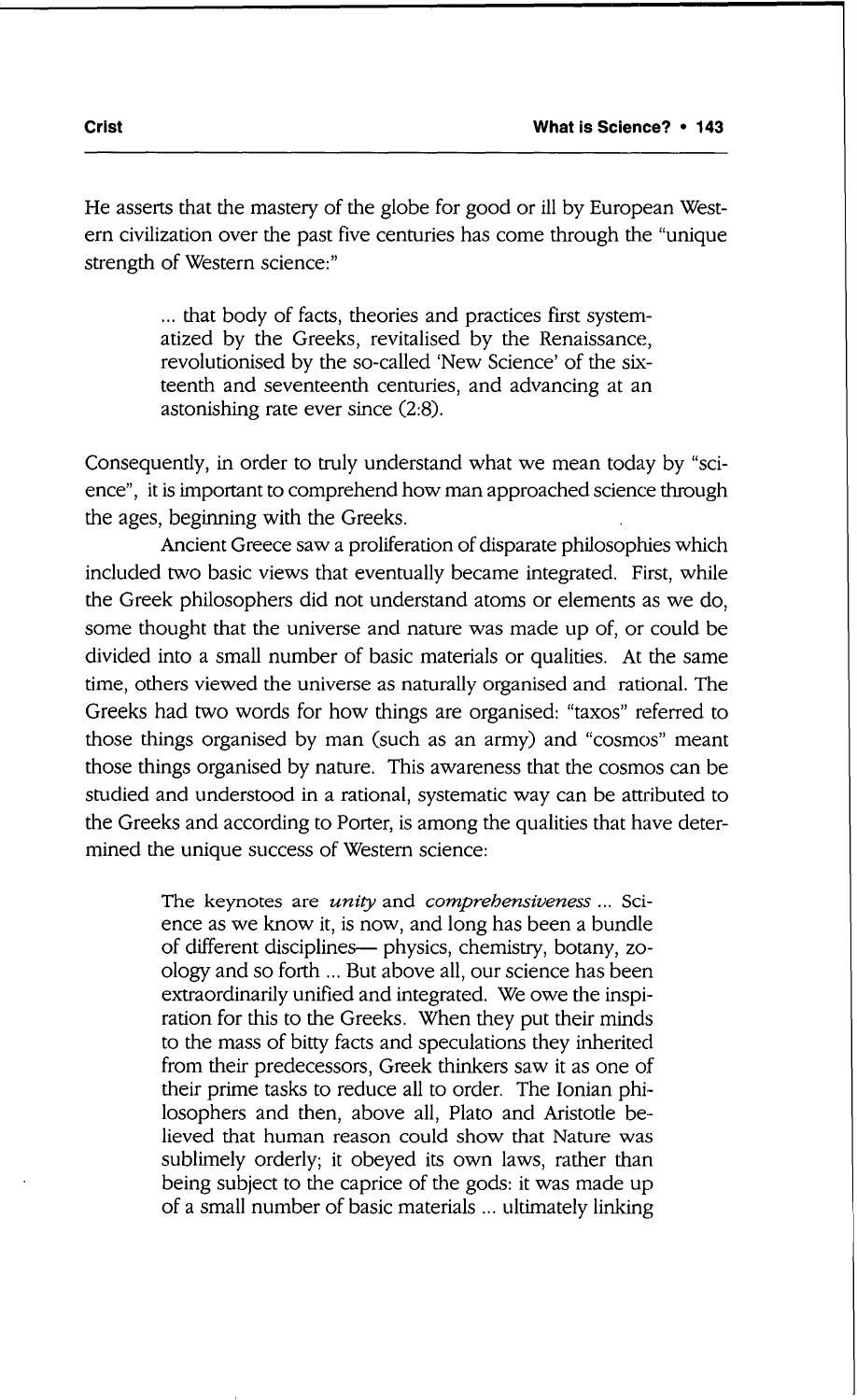the universe (macrocosm) to man (microcosm); it was regular in its operation.

If Nature was rational, man could comprehend it, and so science was possible. Greek science set about bringing Nature to order (2:9).

The natural organization of the universe and the integration of the macrocosm with the microcosm are important principles of orgonomic science rooted in ancient Greek science. These and other principles of orgonomy can be better understood by examining their roots in the whole of .Western science. Aristotle of Macedonia (384-322 B.c.) developed a philosophy, widely regarded as the forerunner of modern natural science, which included both a comprehensive world view and a general method of investigation. He perceived that the goal of scientific inquiry is under*standing,* in which truths that are revealed can be *demonstrated.* He emphasized that direct observation of nature was essential to the study of science and not only advocated it, but practiced it as well, evidenced by the remarkable natural scientific observations recorded in his works and by the extensive specimen collection he amassed and organised as a natural history museum at the Lyceum. Part of Aristotle's method was to incorporate ideas of earlier authorities only after a critical reappraisal of them. This is clearly demonstrated by his simultaneous use and open criticism of various ideas of his own teacher Plato (429-348 B.C.). Aristotle's work was also based on a long tradition of other Greek thinkers that included Socrates (c. 470-399 B.C.), Democritus (born 460 B.C.), Pythagoras (c. 580 -500 B.C.), and Thales (6th century B.C.). The latter is credited with bringing into Greek culture the ancient traditions of astronomy and mathematics which began in Sumeria at least as far back as 3500 B.C., and later in Egypt and Persia.

The Greek Hippocrates (c. 460-c. 377 B.C.) recorded accurate observations of many diseases and their natural course in what has been regarded as the first truly scientific text. Galen (c. 130-c. 200 A.D.) subsequently organised the known medical knowledge of the time and included his own contributions in anatomy and physiology. In a similar fashion, Ptolemy, a second-century Greek, Alexandrian astronomer, compiled the most comprehensive treatise of knowledge in astronomy prior to Copernicus. Aristotle, along with Ptolemy and Galen, was destined to have a special influence on Western thinking for centuries to come. However, under Roman rule, Greek culture and scientific knowledge had declined not only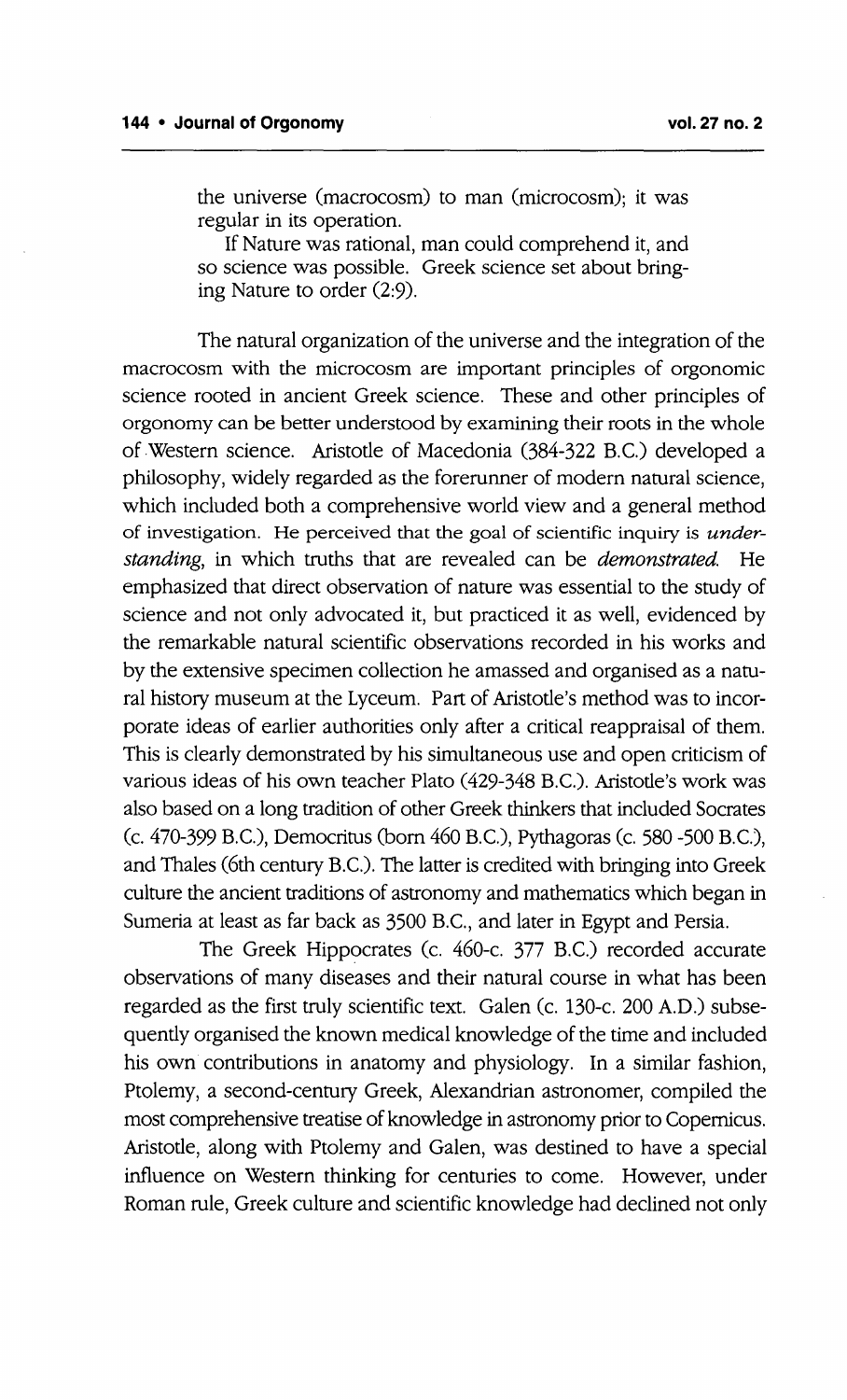in the homeland, but also in the outlying cultural centers, such as Alexandria. During this period, great Greek works were not generally known in their entirety, with mere remnants retained by Latin encyclopedists such as Seneca (c. 4 B.c.-65 A.D.) and Pliny (23-79 A.D.).

The Roman approach to knowledge of the world was more utilitarian than that of the Greeks, and according to historian Edward Grant was often accompanied by mysticism:

> Indeed, acceptance of magic and occult powers was widespread in the Roman Empire during the first few centuries of the Christian era...[such mystical] literature represented a reaction to the traditional rational approach of Greek philosophy and science, for it sought to comprehend and explain the universe by magic, intuition, and mysticism.  $(3:2)$ .

With the decline of the Roman Empire, Western culture slipped into what became known as the Middle or "Dark" Ages. The Arabic world, in isolation from Western Europe, became the center of scientific knowledge. The works of the Greek masters were known there and translated into Arabic or Syriac. During this period in Europe, knowledge was increasingly dictated by adherence to dogma based on the opinion of authority. Any knowledge of the ancients concentrated on their results and conclusions rather than on their methods of inquiry. Then in the 11th century, with the defeat of the Moslems, Christian Europe came into possession of the great centers of Arabic learning. Western Europe of the 12th and early 13th centuries saw the introduction of a virtually new body of scientific literature with an influx of the ancient Greek and Arabic treatises now in Latin translation.

By this time, some of the great universities of Europe, including Oxford, Paris, and Bologna, were established. Higher education in the late Middle Ages essentially became a program in logic and the natural sciences (3:21). In the universities, Aristotle, Ptolemy, and Galen rightfully became the accepted authorities in their respective fields of natural science, astronomy, and medicine. By the early 13th century, the universities saw open intellectual discourse, which inevitably led to direct conflict between this new-found knowledge and church dogma. The views of each of the ancient thinkers were often reinterpreted, codified, and usurped to support medieval church doctrine. For example, Aristotle's ideas were reinterpreted by Christian theologians such as Aquinas (1225-1274).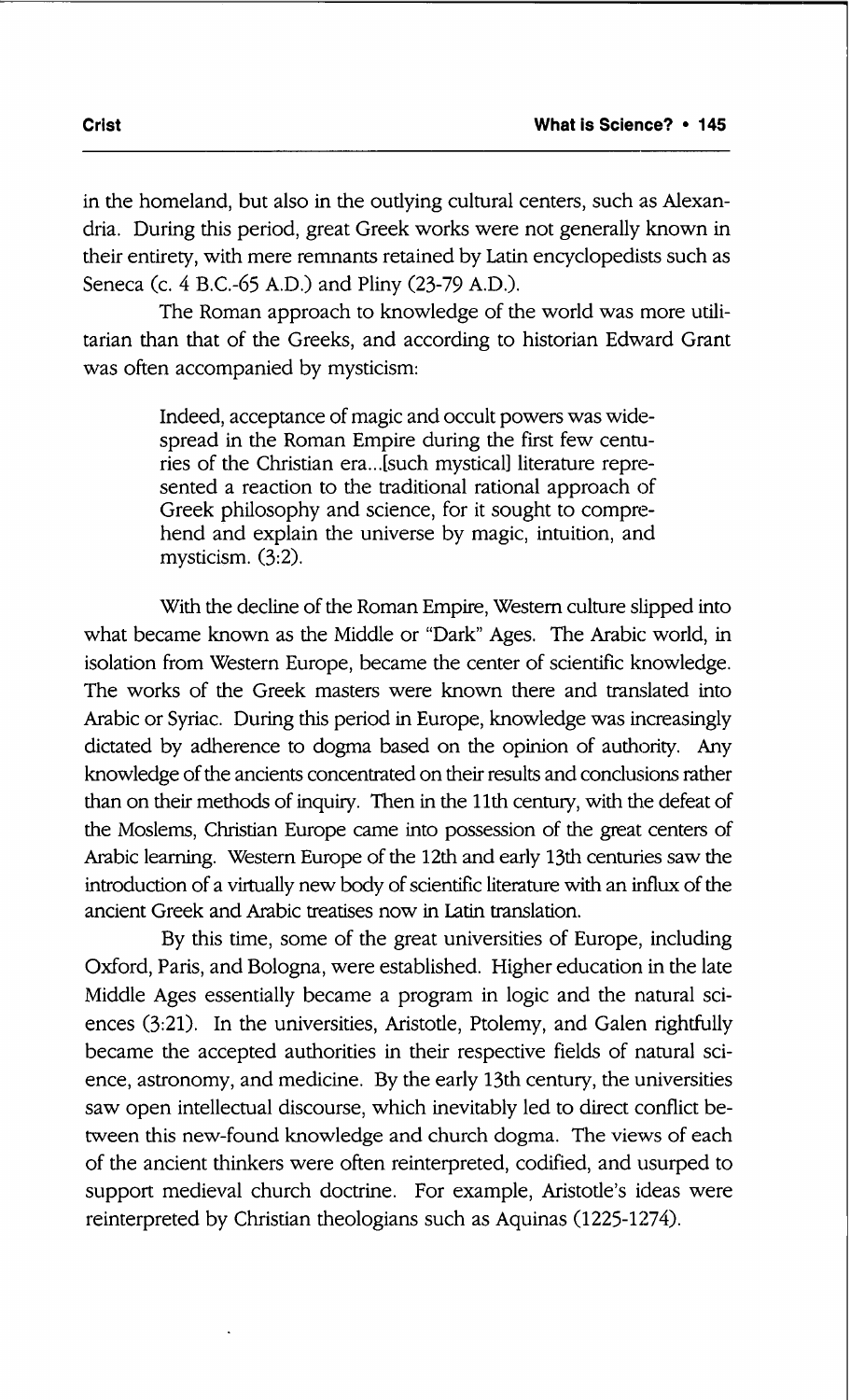Philosophy and science historian Geoffrey Lloyd has said of Aristotle:

His system proved difficult to undermine, in part, because it presented an overall integrated view of the cosmos, but that picture was essentially a hierarchical one in which every kind of natural species had its proper place (2:25).

Some of the *content*of Aristotle's ideas was usurped: his theory of final cause or purpose was taken to support the church doctrine of divine purpose and his classification system was used to support the authoritarian and hierarchical political structures of the church and existing monarchies. Aristotelianism became *the* prevailing dogmatic philosophy; an irony of history, given Aristotle's own advocacy of an open critique of earlier authorities. For similar reasons, Galen's work was taken as the medical dogma because his views on the function and purpose of body parts could be used to support the mystical church belief in divine purpose. Likewise, it was the Earth-centered view of Ptolemy that became the basis of medieval dogma because it supported the prevailing church doctrine that the Earth was God's chosen realm at the center of Creation. (The Greek philosophers, who had held that the Earth revolved around the Sun, were known in intellectual circles but were ignored or banned by the church.) In this period, while the words of certain ancient Greek authorities were taken as absolute, the true functional *process* of their science, which requires direct observation, was unfortunately lost.

The Renaissance saw the rebirth of Greek scientific methods as the great men of this period, Copernicus (1473-1543), Tycho Brahe (1546-1601), Galileo (1564-1642), Kepler (1571-1630), Vesalius (1514-1564), and Harvey (1578-1657), all made direct observations of nature. Their observations often contradicted the established dogma and were regarded as heresy punishable by death. In fact, because his observations of the moons of Jupiter challenged the mystical belief that all heavenly bodies revolved around the Earth, Galileo was charged with heresy and, under threat of being burned at the stake, recanted his observations. Nonetheless, these men and others persisted and their work formed the basis of "modem" science.

Concurrently, mechanical inventions proliferated. Machines provided a precise, rational, and tangible model whose functioning was open to direct observation and free from personal opinion or belief. Thus, in reaction to the rampant mysticism of the Dark Ages, mechanism emerged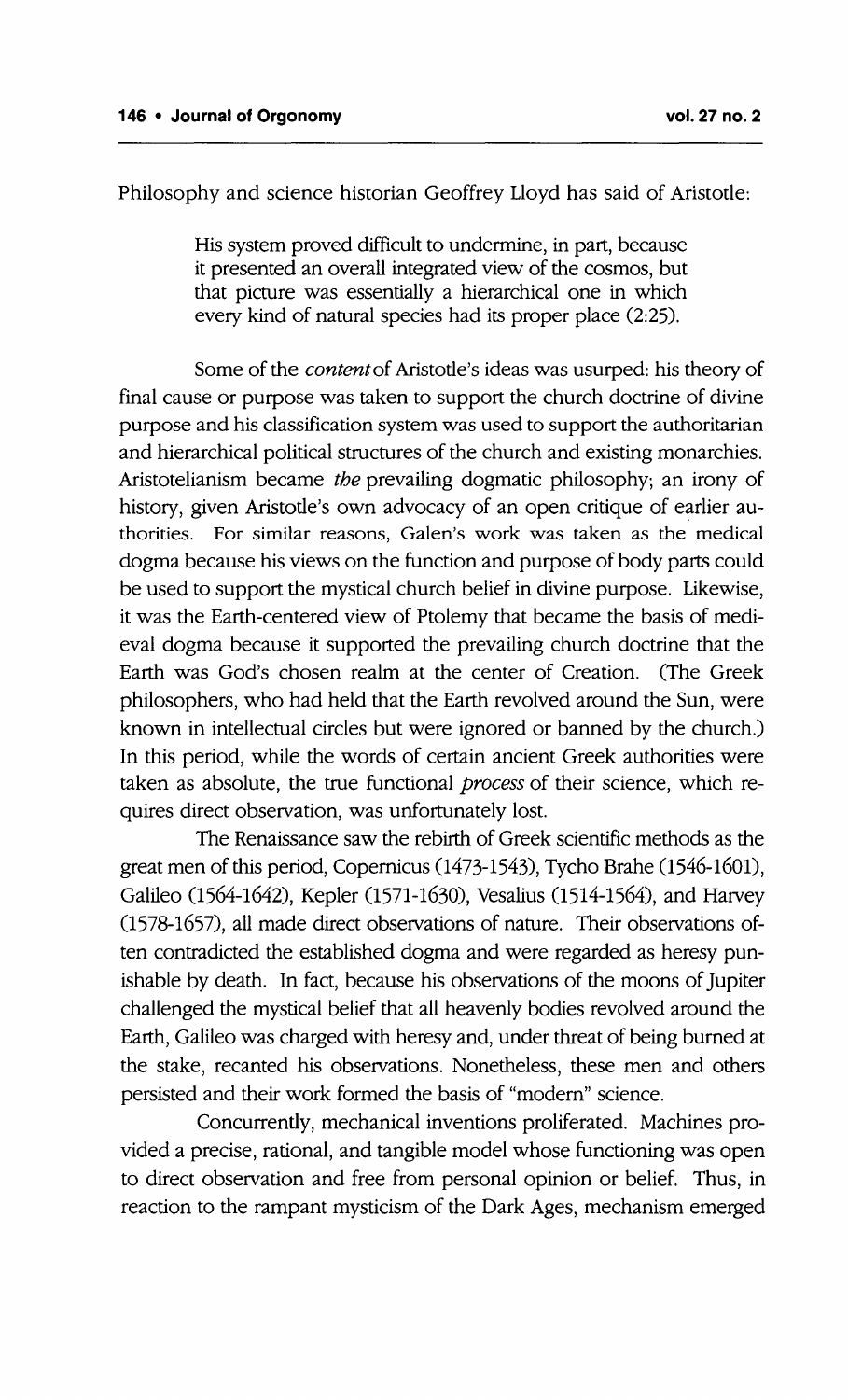as a dominant thought form, reaching its zenith in the 18th century with the physics of Isaac Newton (1642-1727). Newtonian mechanics accurately described the realm of matter and motion in the everyday macroscopic world. With its elegant mathematical precision and universal practical application, it governed scientific thinking well into the 19th century. However, the discoveries of Faraday (1791-1867), Maxwell (1831-1879), Curie (1867-1934), and Rutherford (1871-1937) brought new concepts about light, electricity, magnetism, radiation, and radioactivity which challenged Newtonian mechanics and, by the turn of the 20th century, led to the development of the relativity theories of Einstein (1879-1955), Together with the quantum theory of Planck (1858-1947), they led to the Bohr (1885- 1962) model of the atom, quantum mechanics, and the subatomic nuclear physics of Heisenberg (1901-1976) and Fermi (1901-1954) (4). These concepts formed the basis for the development of the atom bomb, nuclear power, and the many uses of radioactive materials. They also revolutionized theoretical physics and mechanistic science's understanding of the universe.

Just as physics developed after the Renaissance, a practical mechanistic chemistry, based on the experimental work of Boyle (1627-1691), Priestley (1733-1804), Lavoisier (1743-1794), and Dalton (1766-1844), distinguished itself from the mystical alchemy of the Middle Ages. Similarly, in the biological and medical sciences, Vesalius opened the door for accurate factual knowledge of anatomy, Harvey showed the mechanics of the movement of the heart and the circulation of the blood, Jenner (1749- 1823) and Pasteur (1822-1895) demonstrated mechanisms of infectious disease, and Mendel (1822-1884) formulated mechanisms of heredity. As the natural sciences progressed, the early 19th century saw Darwin (1809- 1882) overturn Christian doctrine when he tackled the problem of man's position in nature, while the end of the century saw Freud (1856-1939) begin another revolution by examining man's inner emotional life.

As we can see from its history, most of Western science, especially in modern times, has had a mechanistic focus in which nature is viewed in terms of matter and mechanical functions. And yet, as pointed out by Porter, modern science has embodied the unity and integration of the ancient Greek scientists. Mechanistic modem science integrates the macrocosm and the microcosm as it studies the complexity and differentiation of individual physical phenomena, while it attempts to find a unified field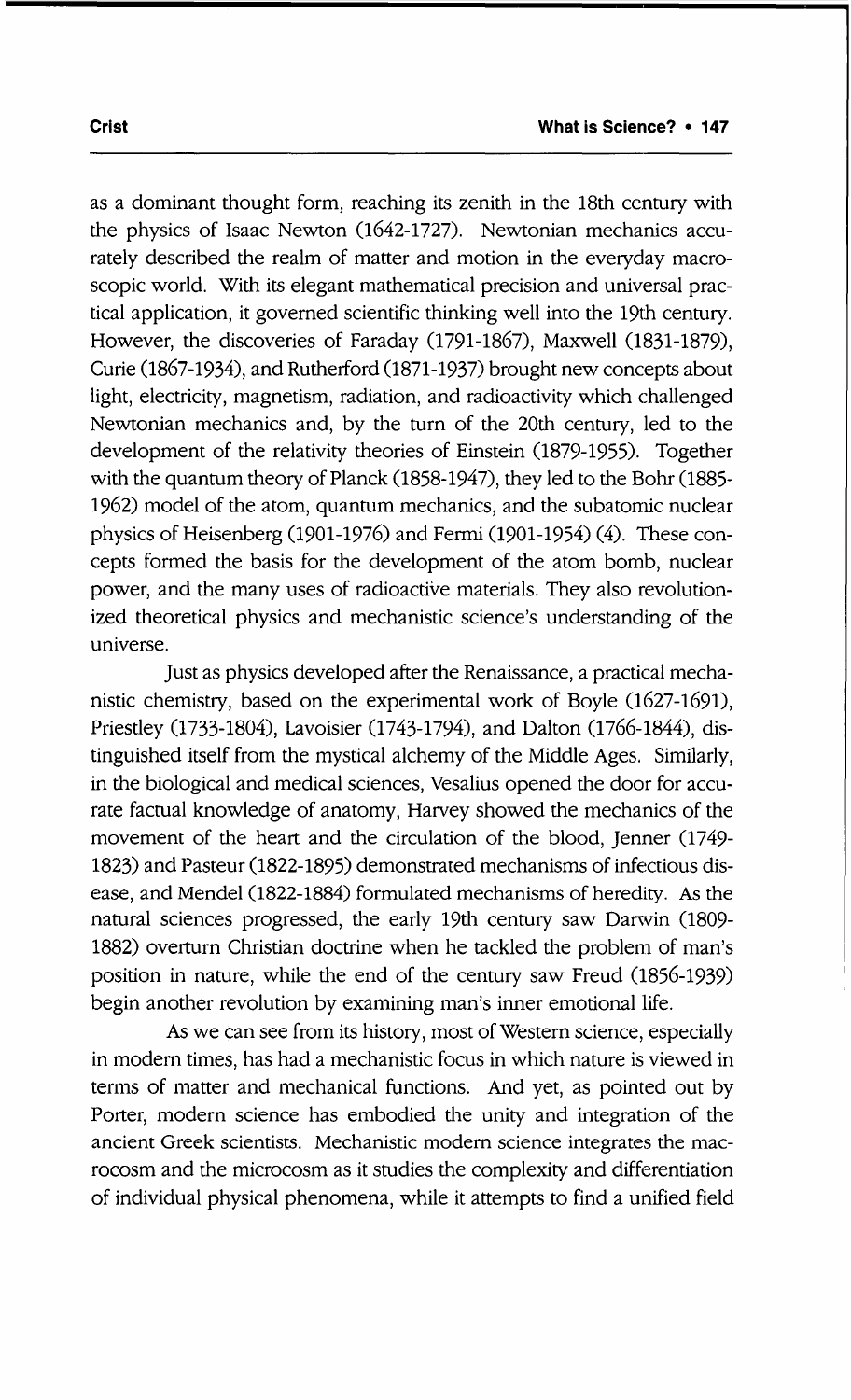theory. Mechanistic Western science is functional and its laws apply in an integrated way within its own realm of mechanical functions as graphically demonstrated by its technological successes and contributions.

Over time, Western science developed a scientific method that has been defined as involving:

> ... the observation of phenomena, the formulation of a hypothesis concerning the phenomena, experimentation to demonstrate the truth or falseness of the hypothesis, and a conclusion that validates or modifies the hypothesis (1:1616).

This statement is equally true of Aristotle's ancient Greek science, of modern mechanistic science, and of orgonomic science.

With this natural scientific tradition as his foundation, Reich profoundly influenced scientific understanding by identifying a principle which is the cornerstone of orgonomic functionalism: Two opposing or antithetical functions simultaneously are identical in terms of a common functioning principle. This understanding emerged from Reich's investigation of a number of natural functions. One of the first functions studied was the antithesis between sexuality and anxiety in his patients. He came to realize that while they oppose each other in terms of the experience of the patient, at their basis, they are both states of bioenergetic excitation. They are differentiated by the direction of energy flow: out toward the world in sexuality and away from the world, into oneself, in anxiety (5:13-15, 6:237). Reich subsequently developed the familiar symbol of orgonomic functionalism to illustrate this basic principle (Figure 1) (7:162, 8:96).

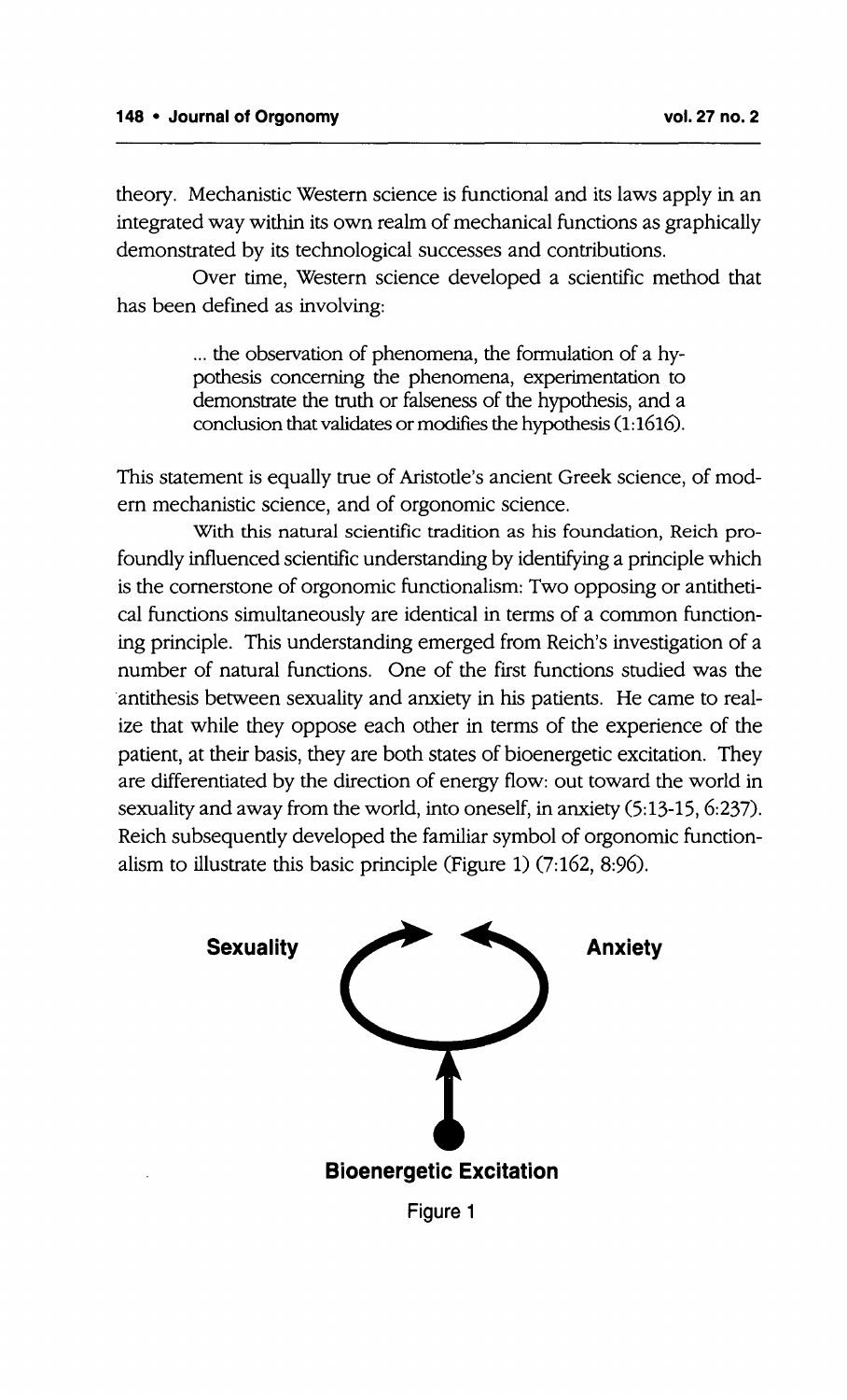If we take this familiar symbol and turn it on its side, we see the symbols for orgonometric equations developed by Reich (Figure 2) (7:165, 8:96).





A function "A" may differentiate into "A<sub>1</sub> and "A<sub>2</sub>". Each of these may differentiate into two more, and each of those into two more, and so forth (Figure 3) (7:166, 8:102).



**Figure 3**

This means that. there are two directions of scientific research. We can look at nature in the direction of the more complex, more differentiated functions (to the right in Figure 3), or toward the simpler, unified, and more integrated functions (to the left) (5:11, 7:171-173, 8:111-112). These two directions were inherent in ancient Greek science: One can look at the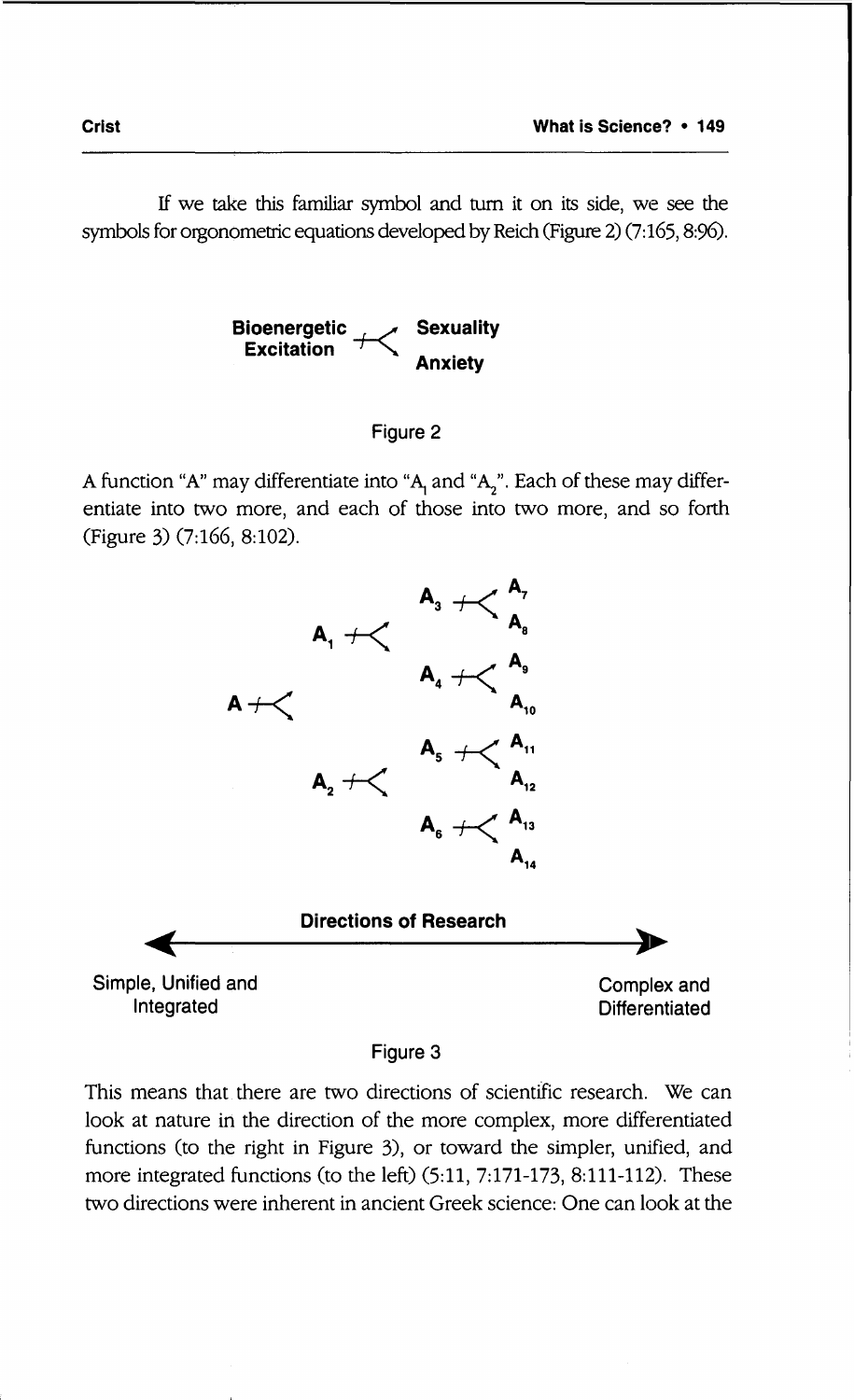myriad atoms and their interactions or one can look at the basic laws of nature. Orgonomic science does not differ in this way from this long tradition of Western science.

The key difference that distinguishes Reich's work and the development of orgonomic science from mechanistic science has been orgonomy's focus on the realm of mass-free energy---orgone energyfunctions. This realm is broader and deeper than the mechanical realm. The mechanical functions, in fact, derive secondarily from primordial orgone energy functions. This helps us understand why the mechanistic approach is so successful with mechanical problems, such as technological invention and the breakdown of matter, while limited when applied to nonmechanical functions, such as psychology, emotions, living processes, the nature of light, weather phenomena, and the creation of matter.

Reich identified mechanism as one of the major forms of armored thought. Its antithesis is mysticism(Figure 4) (9).



While one form of thought may predominate over the other in any armored individual, both are always evident in the presence of armor in what Reich termed "mechano-mystical" thinking. Mechanism views nature as a machine in which each part causes an effect on another, as cogs in a machine. Mysticism views nature as a mysterious unknowable oneness. Reich held that both have been present--overtly or latently-in human thinking since the advent of armor.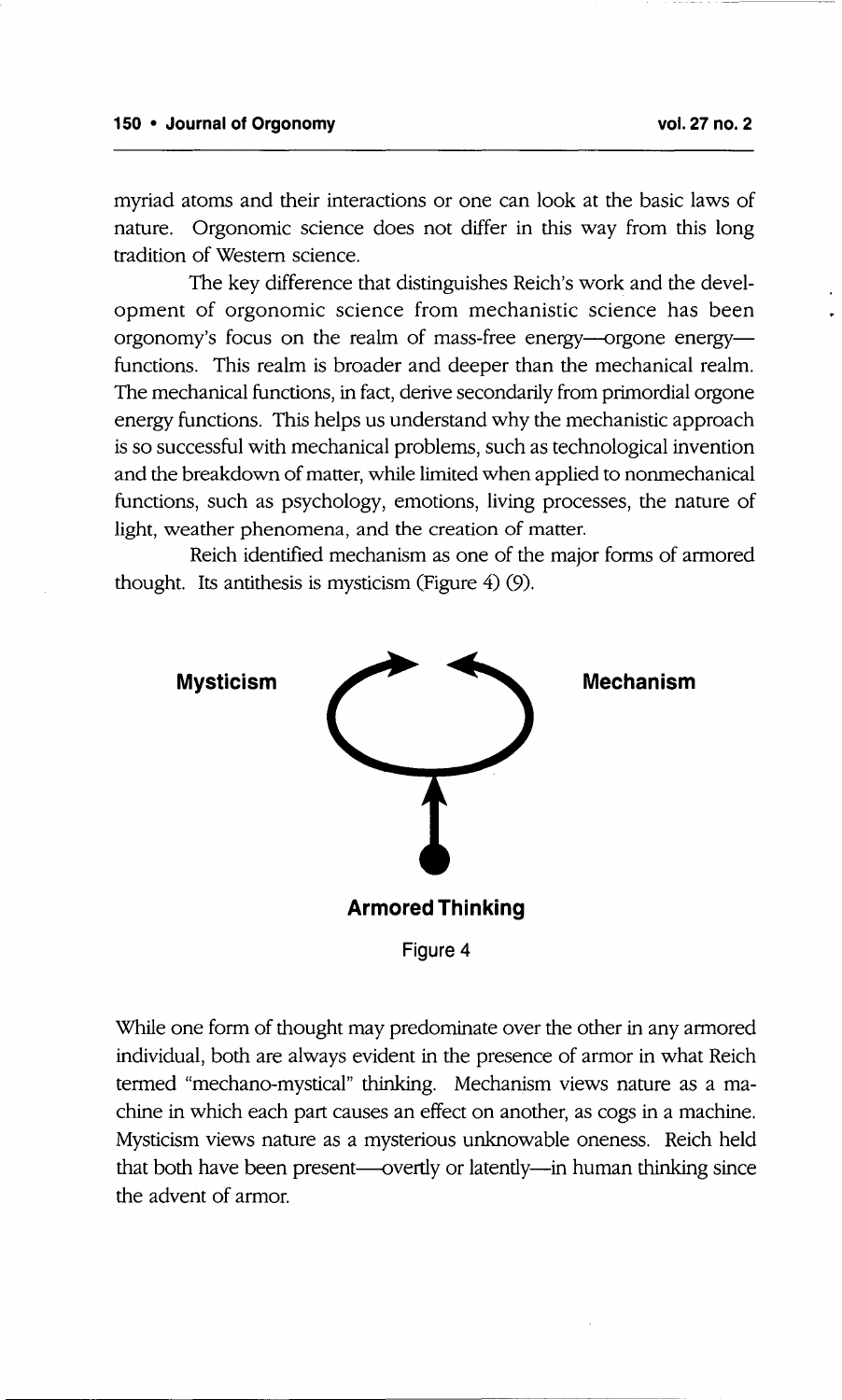Mechanism focuses on the discrete parts of nature (to the right in Fig. 3) and mysticism focuses on the unity of nature (to the left in Fig. 3). It is not the focus on the differentiation, or conversely on the unity, but rather the inflexibility of the view that defines mechanism and mysticism as armored. Armored mechanistic thinking is defined by the rigid application of mechanistic views outside the realm of mechanical functions. For example, viewing a machine as mechanical is functional, but viewing an animal as such is not because living organisms do not function in that way. Similarly, viewing things as unitary is not in itself armored. However, armored mystical thinking is defined by a rigid view of everything as a "mysterious unknowable oneness," accompanied by an inability to see discrete functions which *can* be known.

Orgonomic functionalism, in contrast, views nature with a perspective that encompasses primary energy functions. Discrete antithetical functions are recognized and also understood as having an identity in relationship to their common functioning principle. The orgonomic approach, therefore, integrates the unitary functions of nature with its differentiated discrete functions. This is illustrated in the two directions of research in Figure 3. This means that it is possible to have objective knowledge of a discrete aspect of nature that is simultaneously anchored in basic comprehensible processes of nature. It also allows for an understanding of common principles and connections between such widely diverse realms as emotions and weather.

Reich's elucidation of the relationship between the observer and that which is observed was a major contribution that further distinguishes orgonomic functionalism from mechanistic and mystical thinking. It is no less than the clarification of the relationship between qualitative (subjective) and quantitative (objective) aspects of phenomena (Figure 5) (7:179-181, 8:118).

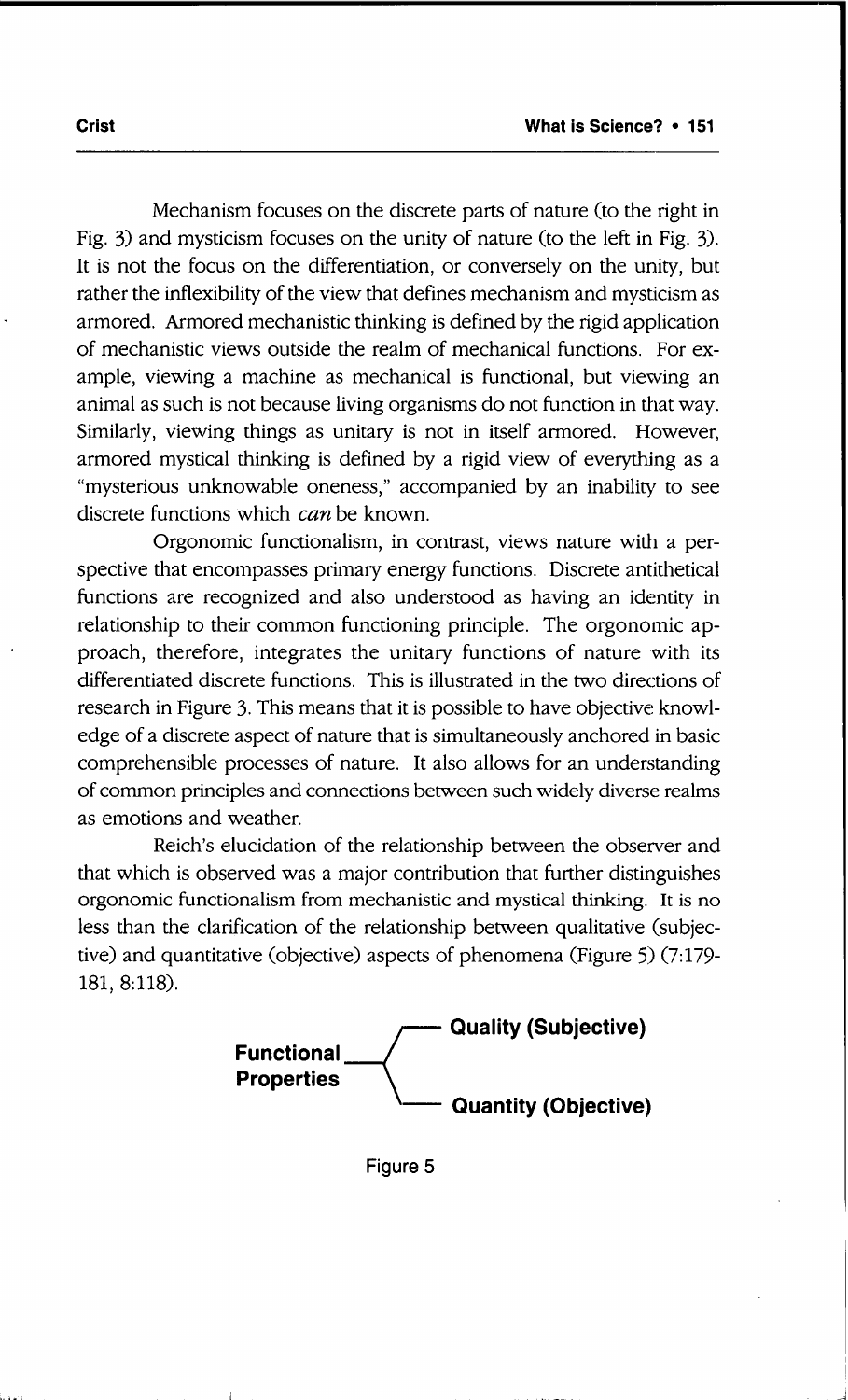Subjective and objective factors are embodied in the two basic elements of the scientific method: observation and experimentation. "Experiment" refers to the process of objectifyinga phenomenon. It is instructive to note that it comes from the Latin root "experiri,"meaning to "try out," which is also the root of the word "experience" (Figure 6) (1:644-645).



**Figure 6**

In English, "experience" refers to the subjective aspects and "experiment" to the objective aspects of "trying out" a phenomenon. The development of scientific knowledge requires both "experience" and "experiment." By including the observer, his structure and sensations, in the scientific process, Reich re-established a balance between the subjective and the objective. He emphasized the importance of suspending a conclusion until the weight of subjective experiences impressed on the observer a pattern inherent in his observations. This pattern could then be objectified by experimentation (9).

To objectify a subjective impression by experiment, it is essential to clearly define the realm of investigation. As previously mentioned, the *separation* and *discernment* of realms define an essential aspect of *scientific* knowledge. However, if the investigation *isolates*the realm in question from its paired function and, therefore, from its common functioning principle, the result is no more than the collection of unrelated facts cut off from their roots. This limits understanding and inhibits further discovery.

Early in the 20th century, one of the developers of subatomic quantum mechanical theory, Werner Heisenberg, understood the danger of theories without facts and stressed the importance of quantifiable observations. However, he was faced with the problem that subatomic factors can only be observed through indirect means which will themselves influence measurement. In other words, the very act of investigation changes the object under study. This is spelled out in his "uncertainty principle"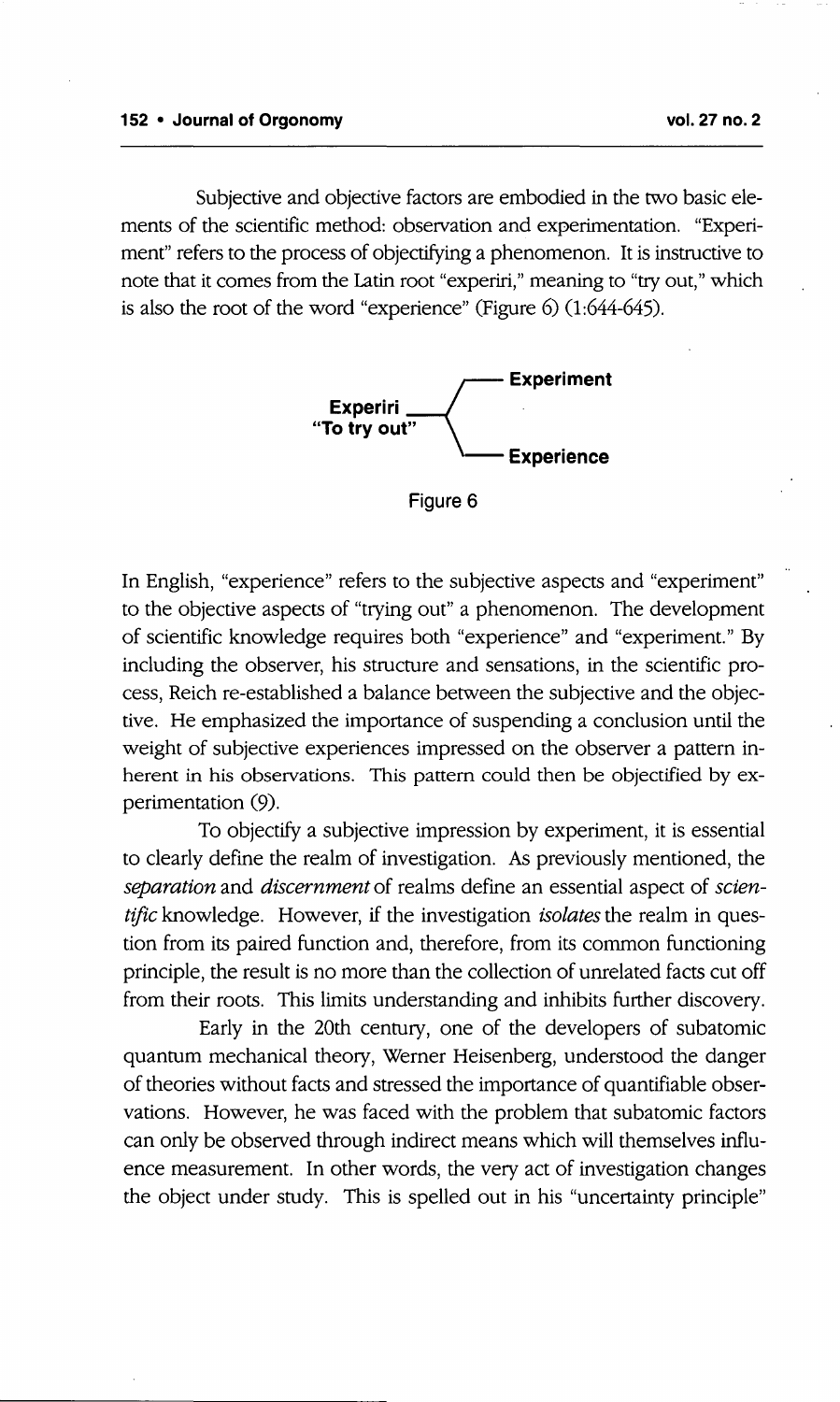which represents one of mechanistic science's attempts, albeit incomplete, to address the problem of the relationship between the observer and the observed.

Problems such as the one described by Heisenberg illustrate the importance of understanding this relationship. In Figure 7A, we see an "observed realm of nature" paired with an "observer of nature" having an unknown common functioning principle (CFP). On reflection, it becomes



Mechanism, mysticism and orgonomic functionalism each view and handle the relationship between the elements in this diagram in distinct ways. The mechanistic approach attempts to eliminate subjectivity and obtain entirely objective knowledge by removing the observer from the picture (Figure 8A).



**Figure** 8A: **Mechanism**

Conversely, the mystical approach merges the observer with nature as a mysterious oneness in which everything is determined by one's subjective experience and belief. This tendency blurs the distinction between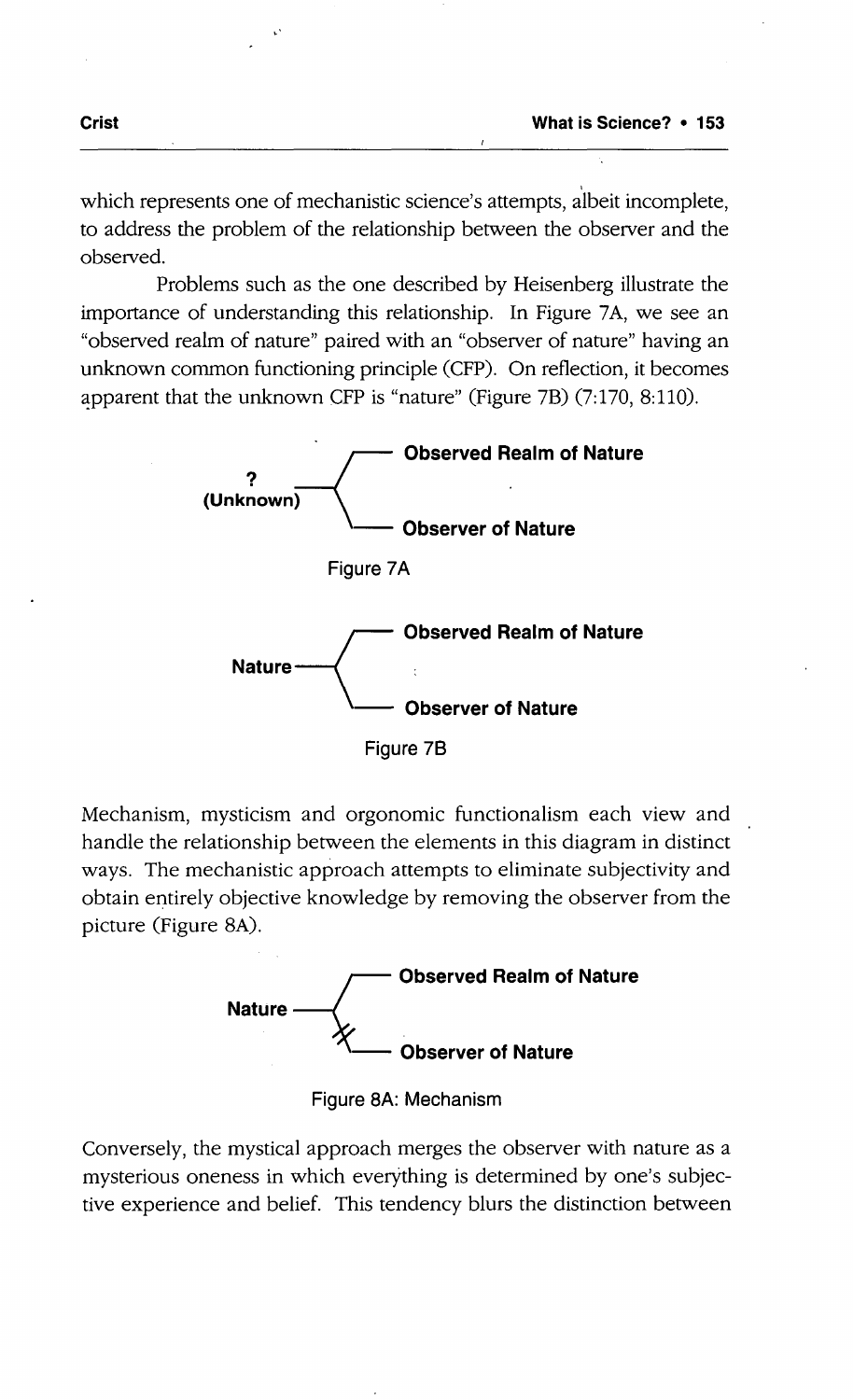the observer and nature and limits a focused awareness of a discrete objectifiable realm (Figure 8B).



Figure 88: Mysticism

The functional approach begins with the subjective experience of a discrete realm of nature that is identified, defined, and then objectified. This is accomplished by taking into account the observer's experience while the object of study is concurrently seen in relationship to both the observer and their common functions in nature (Figure 8C).



Figure 8C: Orgonomic Functionalism

We usually think of mystical thinking as being confined to the religious and the poetic, but it isimportant to bear in mind that it is present, often in disguised form, in conjunction with mechanistic scientific thinking. With its great technical capabilities, mechanistic science has discovered innumerable objective facts. Many of these have been discovered without any awareness of their direct roots in nature. This deficiency has often been bridged by associating or "explaining" these facts with an idea, concept, or theory. Unfortunately, such theories or concepts often take on a life of their own and are then treated as objective reality. Mystical thinking is inherent in the failure to differentiate a subjective impression (idea, concept, theory) from an objective factual reality.

For example, in astrophysics and cosmology, we have "the expanding universe," the "big bang," "black holes," and "dark matter." These theories are based principally on two objective observations: 1) Light spectra from stars and galaxies are almost universally shifted toward the red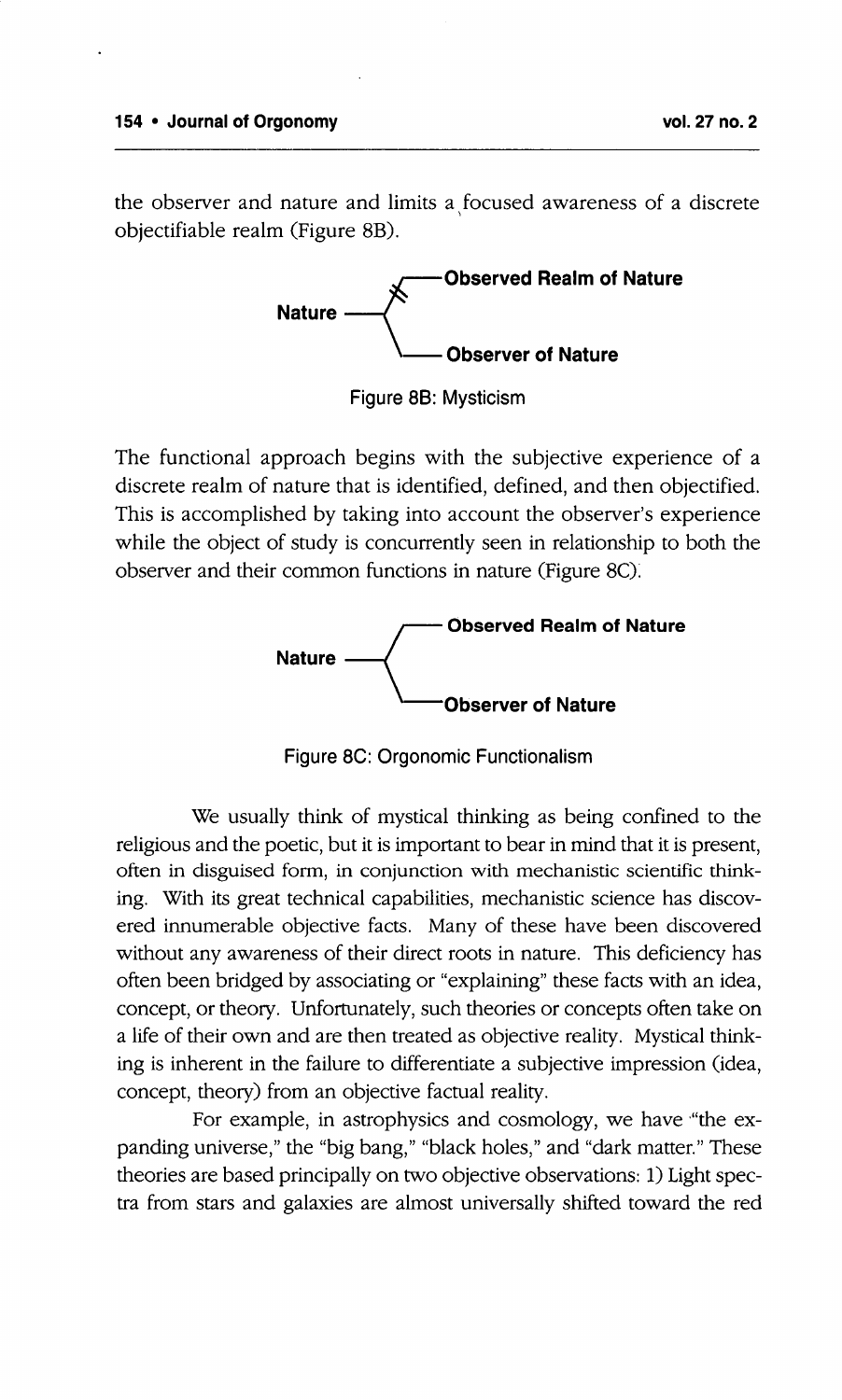theories are based principally on two objective observations: 1) Light spectra from stars and galaxies are almost universally shifted toward the red end of the spectrum. 2) In general, the fainter the light of the object, the greater the shift to the red. The "expanding universe" is invoked to explain these observations. The "big bang" is then invoked to explain the "expanding universe." "Black holes" are invoked to account for observations of quasars that contradict the absolute relationship between brightness and redshift. If there was a "big bang," one would expect the rate of expansion to be slowed by the gravity of matter in the universe tending to draw it back together. "Dark matter" is then invoked to explain the fact that there is not enough visible matter to account for the apparent current slow rate of expansion. While these constructs may be plausible, they remain *conjectures*that are treated as objective reality.

In biology, we have the "sodium-potassium membrane pump" to explain the factual observation that the concentration of potassium is higher inside the cell than outside, while the concentration of sodium is higher outside than inside, when one would expect them to be equal across the permeable membrane of the cell. Mechanistic biology explains this contradiction with an "exchange pump" that "pumps" sodium out in exchange for potassium "pumped" into the cell, even though there are no direct observations of such a biological entity.

In addition to such theoretical constructs, mechanistic science will often use a few words or a phrase as a concrete reality to explain awayan important observation. For example, in medicine it is known that a patient can often reduce pain or other symptoms and even improve healing without drugs, surgery, or other specific therapy if he *believes* he is receiving treatment. Mechanistic medicine explains away this important observation as the "placebo effect." Reich cited many other examples such as "air germs" to account for the development of protozoa in grass; "heat waves" to account for the rippling movement in the atmosphere; "cosmic rays" to account for background radiation.

Whenever an idea takes precedence over fact and is not open to revision when faced with observations that contradict it, we are dealing with mysticism rather than scientific inquiry. This is true whether the mystical belief comes in the form or language of religious doctrine, mechanistic scientific theory, or orgonomic scientific theory. Such "science" violates the basic principles of *true* science. Such theories are often defended with the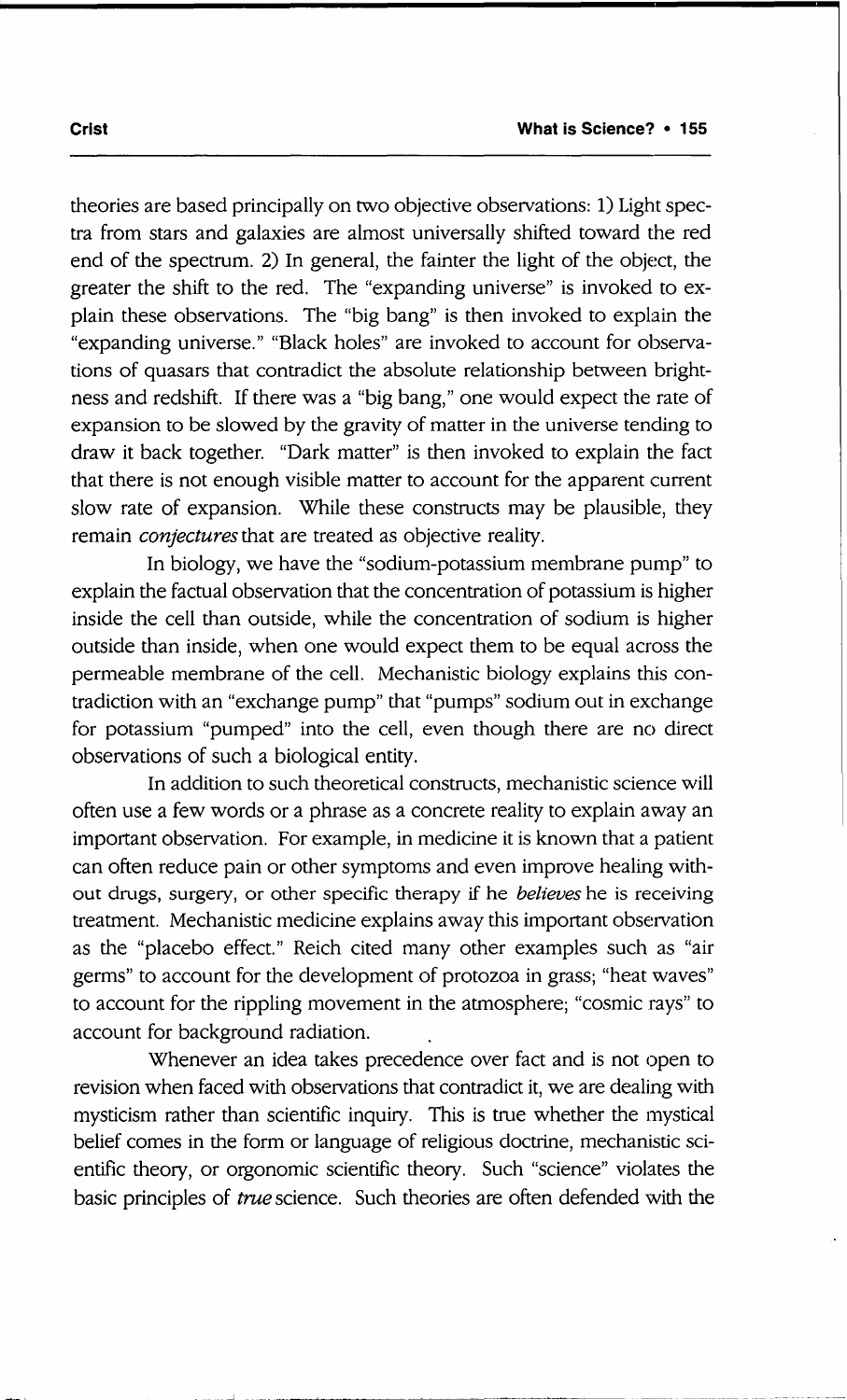same vigor as was mystical religious doctrine of the Middle Ages. The history of science is replete with examples of scientists persecuted because their observations and theories contradicted "scientific" dogma. This journal recently published a contemporaneous first person account of a scientist whose observations challenge the "big bang" and "black hole" theories (10).

Mechanical and mystical tendencies in thinking go hand in hand. It is important to identify *the ways* each tendency is present because both interfere with the acquisition of true scientific knowledge: the mystical by limiting discrete clear focus on a specific realm, and the mechanistic by excluding the observer and, therefore, direct contact with nature (Figure 8). This functional diagram also illustrates Reich's observations that the mechanist is cut off from core contact (his roots in nature) while the mystic has distorted core contact (9).

Restating the scientific method in terms of subjective and objective properties, we can say that *true* science must begin with a subjective experience of some phenomenon in nature. These observations must then be focused so that a discrete realm of investigation can be identified. *A conclusion must be suspended until there is sufficient observation to allow a pattern to emerge, because a premature conclusion will be derived from the observer rather than from the phenomena themselves.* The pattern that emerges from the observations (the hypothesis) will define the aspect or aspects of the phenomena to be objectified through experimentation-, The process of experimentation will lead, in turn, to new observations that will confirm the pattern or require modifications in the conclusions. Each stage of this process is essential for the development of functional scientific knowledge. Orgonomic science's acknowledgement of the importance of subjective sensory experience breathes life and excitement back into the objective scientific world.

To return to the wonderment that children have in science: There is no question that as children our subjective experiences are primary and that we then broaden our view to see things more objectively. For example, as a child, I felt expansive in fair weather and wanted to go play outside. In rainy weather, I felt quiet and drawn into myself, wanting to withdraw with a board game or a book. I also enjoyed watching the changing clouds and their patterns. I began to know that weather changes were correlated with specific types of clouds which were objectively described and illustrated in books, and that these changes in the weather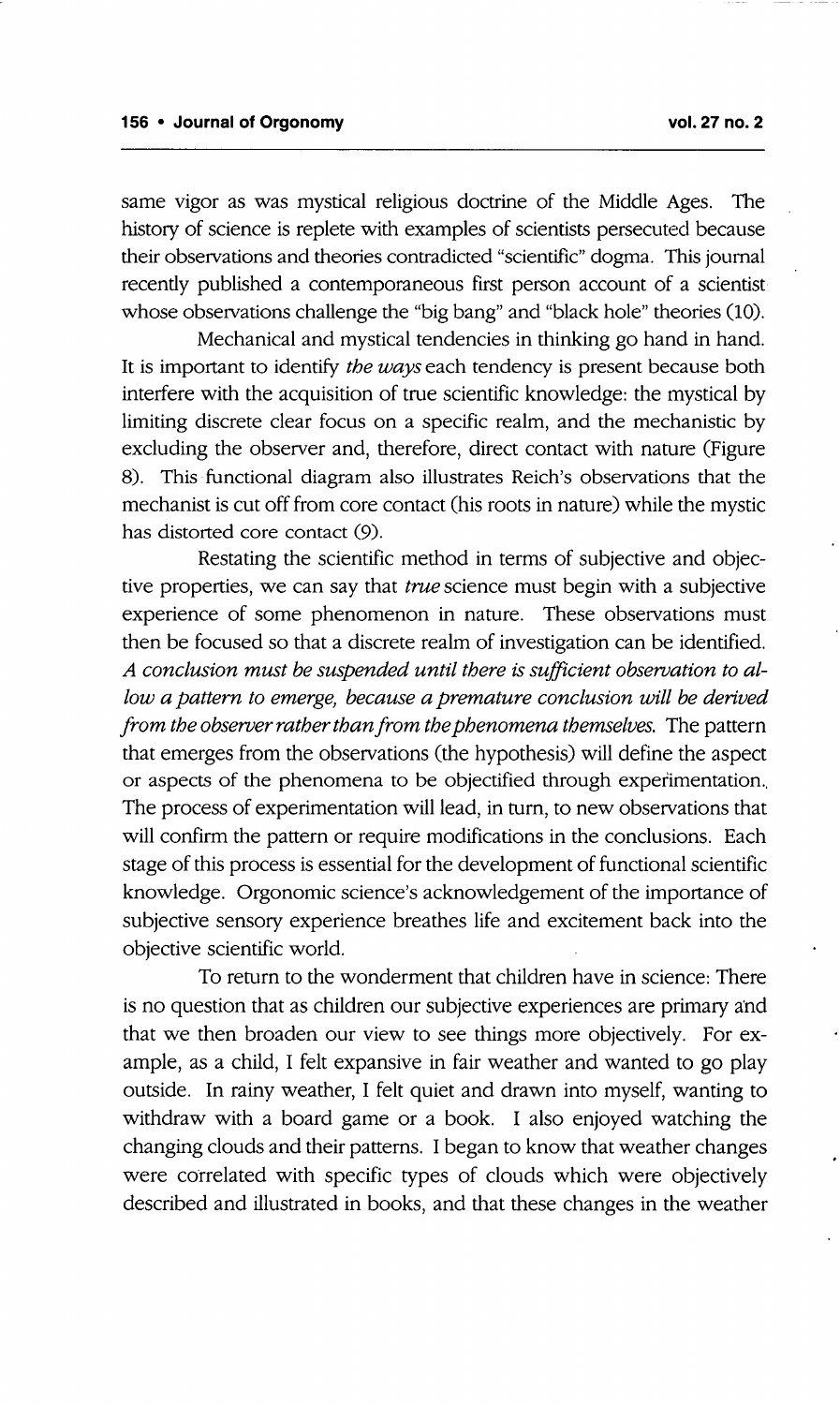mechanistic science, but largely remain as isolated observations removed from our subjective experience.

From basic orgonomic principles, we know that the function of pulsation occurs widely in nature. In the emotional realm, we experience the alternation between expansive and contractive emotions (Figure 9).



Figure 9

In the non-living realm, we can see that pulsation of the atmospheric energy is the common functioning principle of the alternating antithesis of fair weather (high barometric pressure) systems and stormy weather (low barometric pressure) systems (Figure 10) (11).





"Fair" weather is subjectively experienced as expansive, and "foul" weather as contractive. These subjective impressions of the state of the atmospheric orgone have been objectified by thermal and electroscopic measurement (12, 13). The theory that weather formations occur as a consequence of pulsations in the planetary orgone energy streams makes observations of the weather all the more exciting because it connects our own individual emotional pulsation with the larger objective reality of atmospheric energy pulsations.

To summarize, orgonomic science has its roots in a long tradition of scientific method dating back to the ancient Greeks. While orgonomy is established on this ancient scientific tradition, it is unique in its direct focus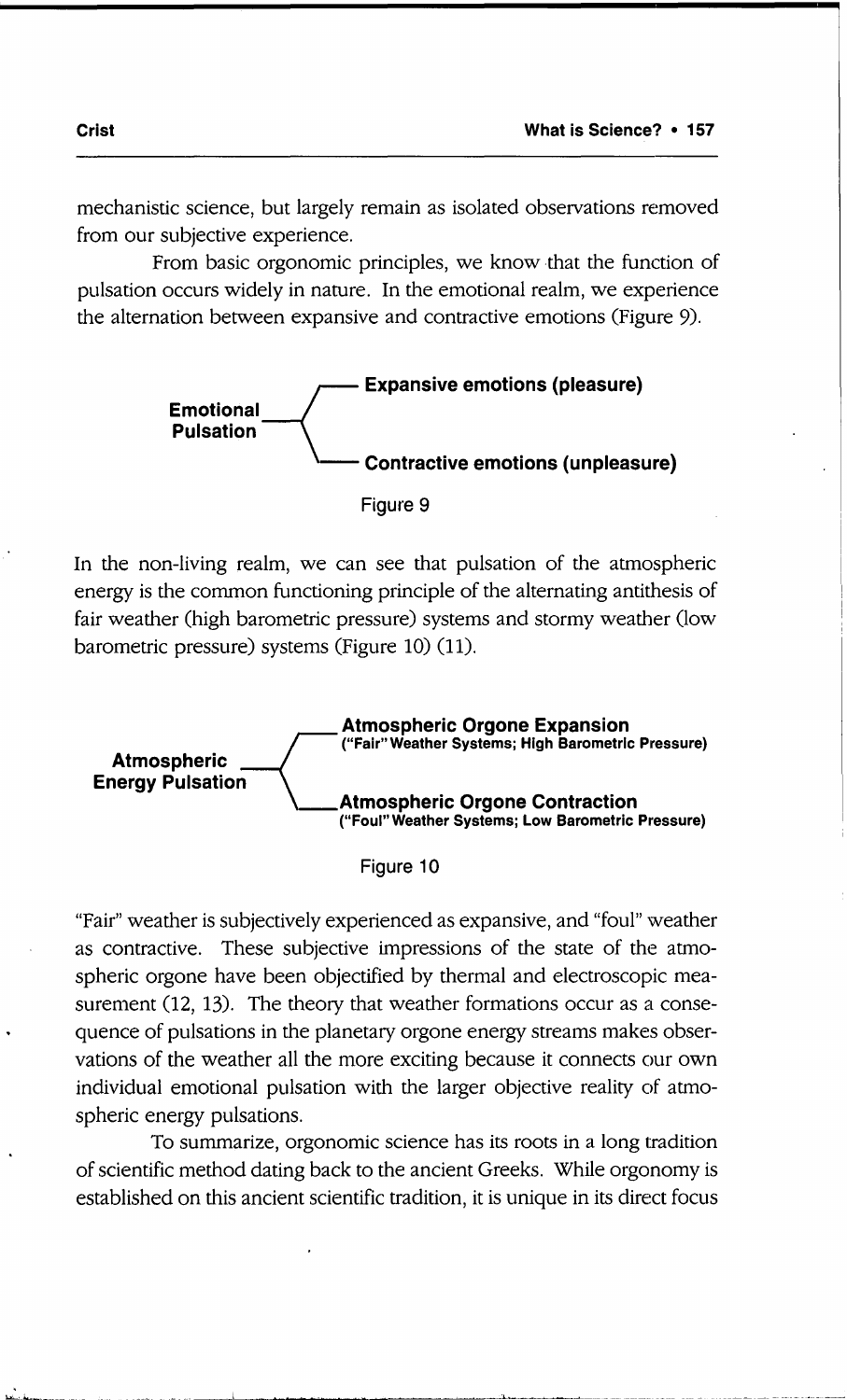on mass-free, primordial (orgone) energy functions. In order to work in this realm, it was necessary for Reich to elucidate several principles unique to orgonomic science. These have included: 1) developing the principle of the simultaneous antithesis and identity of functions in nature, 2) clarifying the relationship and relative emphasis of subjective and objective factors, and 3) clarifying the nature of the relationship between the observer and the object of study.

The articles that follow illustrate various aspects of what has been introduced here. Some may focus primarily on subjective experiences of phenomena while others may focus on the more objective aspects. It is important to keep in mind that subjective impressions are an essential early stage in the development of new knowledge. I want to also emphasize that the direction of research can be either toward the more differentiated individual aspects of a phenomenon or toward more unified common functioning principles. Both are essential avenues for developing scientific knowledge.